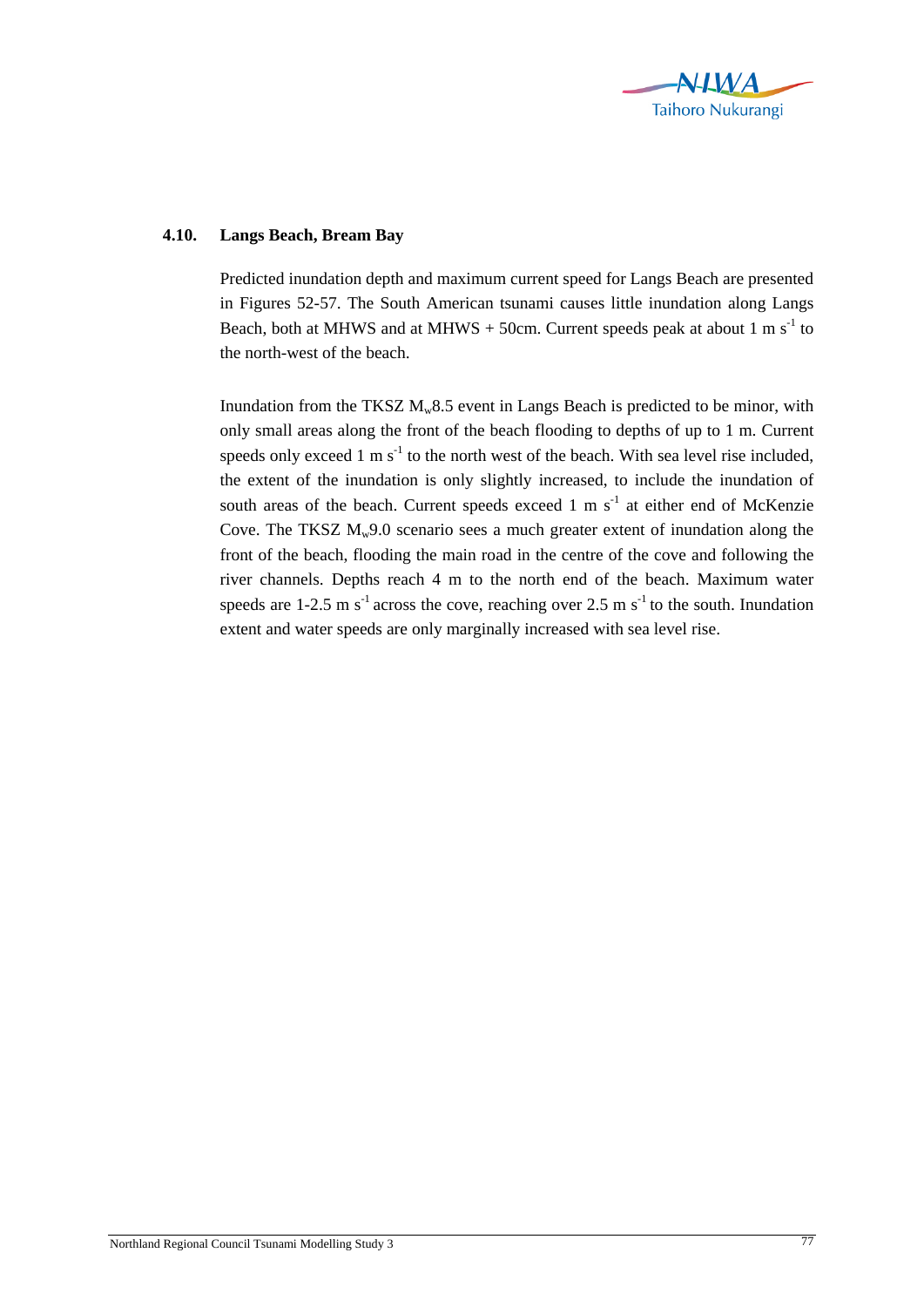



## **Figure 52: Langs Beach, Bream Bay: Maximum inundation speed (upper) and depth (lower) plots for the South American tsunami scenario at MHWS (to extent of LiDAR).**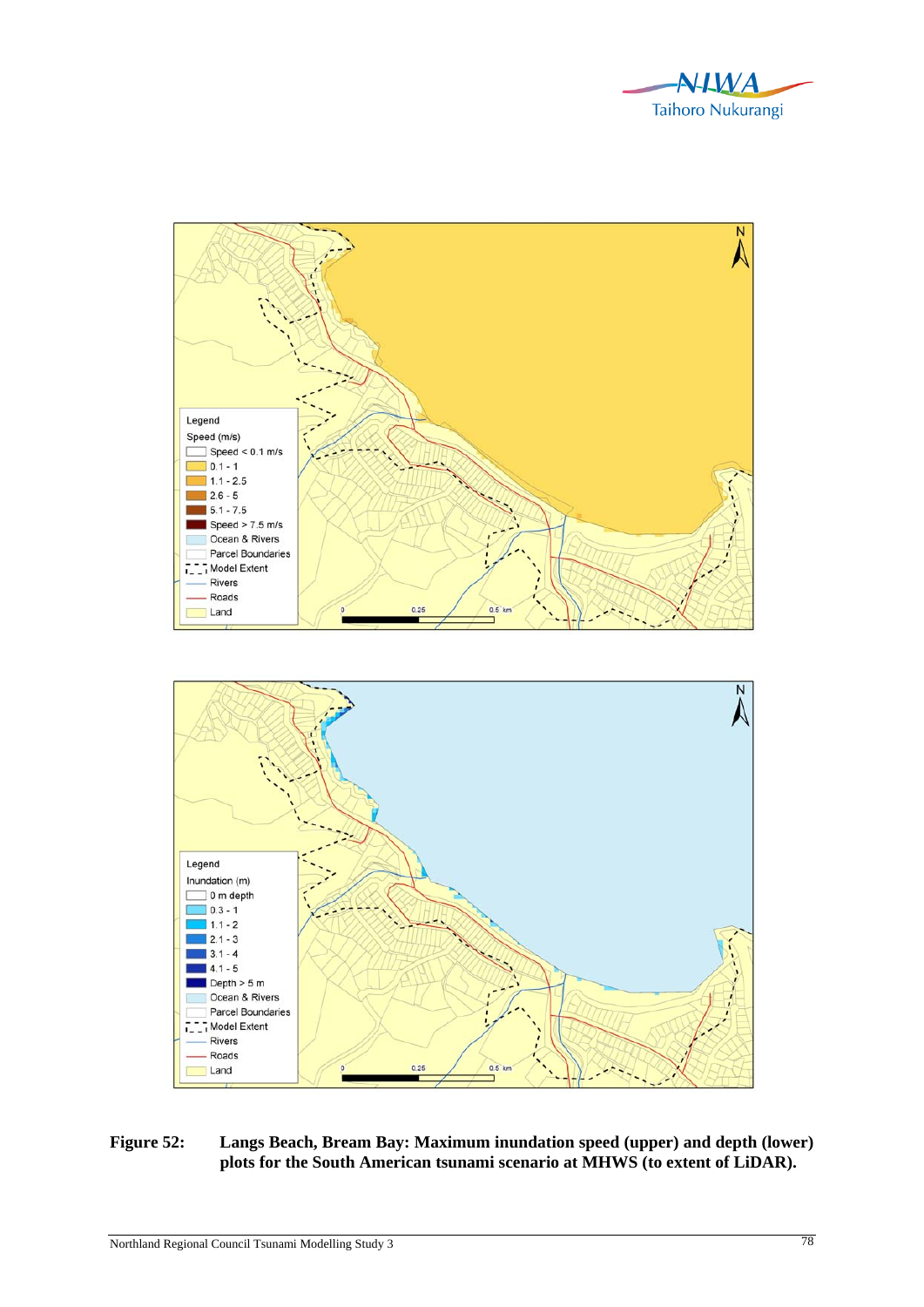





**Figure 53: Langs Beach, Bream Bay: Maximum inundation speed (upper) and depth (lower) plots for the South American tsunami scenario at MHWS + 50cm (to extent of LiDAR).**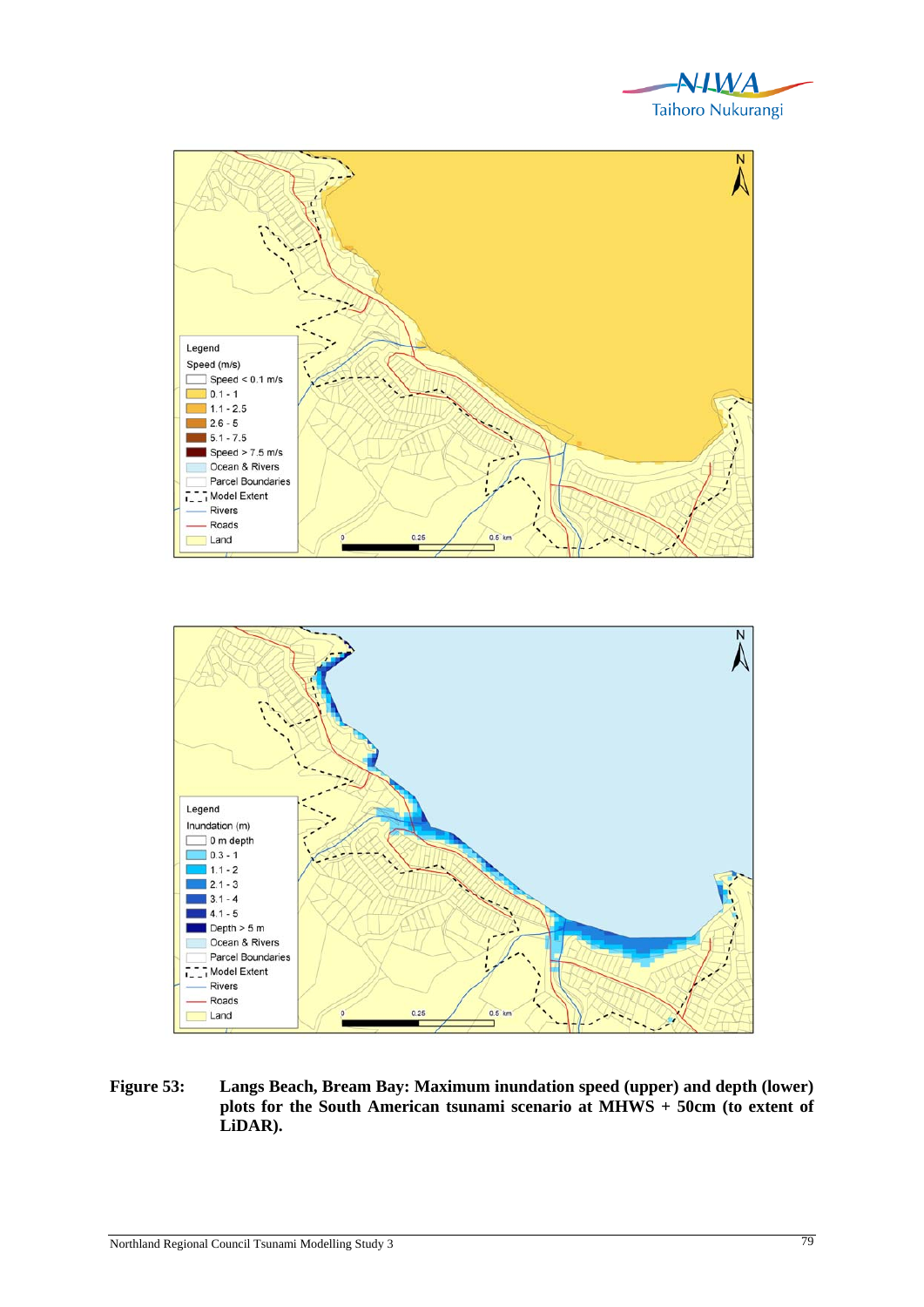





**Figure 54: Langs Beach, Bream Bay: Maximum inundation speed (upper) and depth (lower) plots for the Mw8.5 Tonga-Kermadec subduction zone scenario at MHWS (to extent of LiDAR).**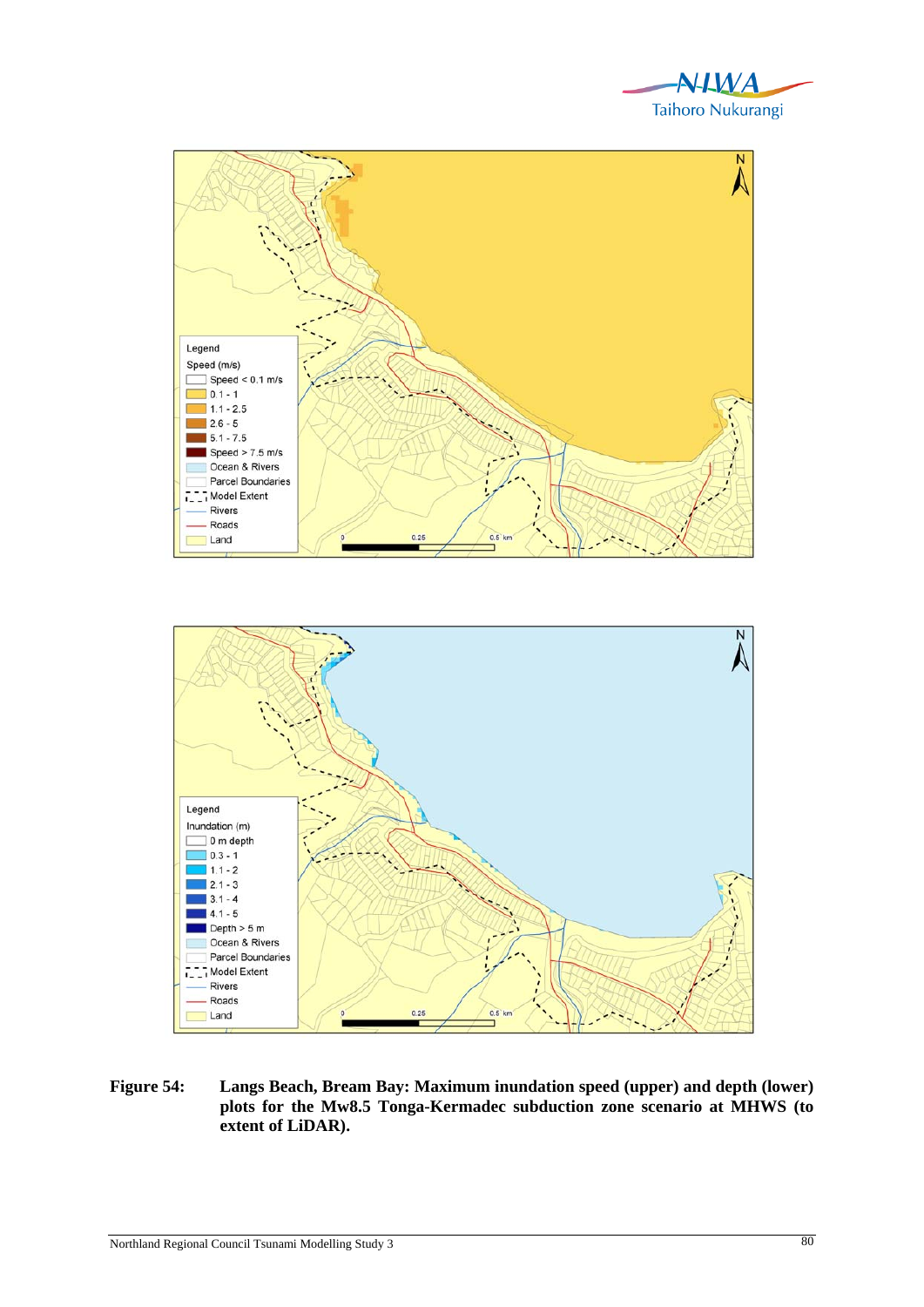





**Figure 55: Langs Beach, Bream Bay: Maximum inundation speed (upper) and depth (lower) plots for the Mw8.5 Tonga-Kermadec subduction zone scenario at MHWS + 50cm (to extent of LiDAR).**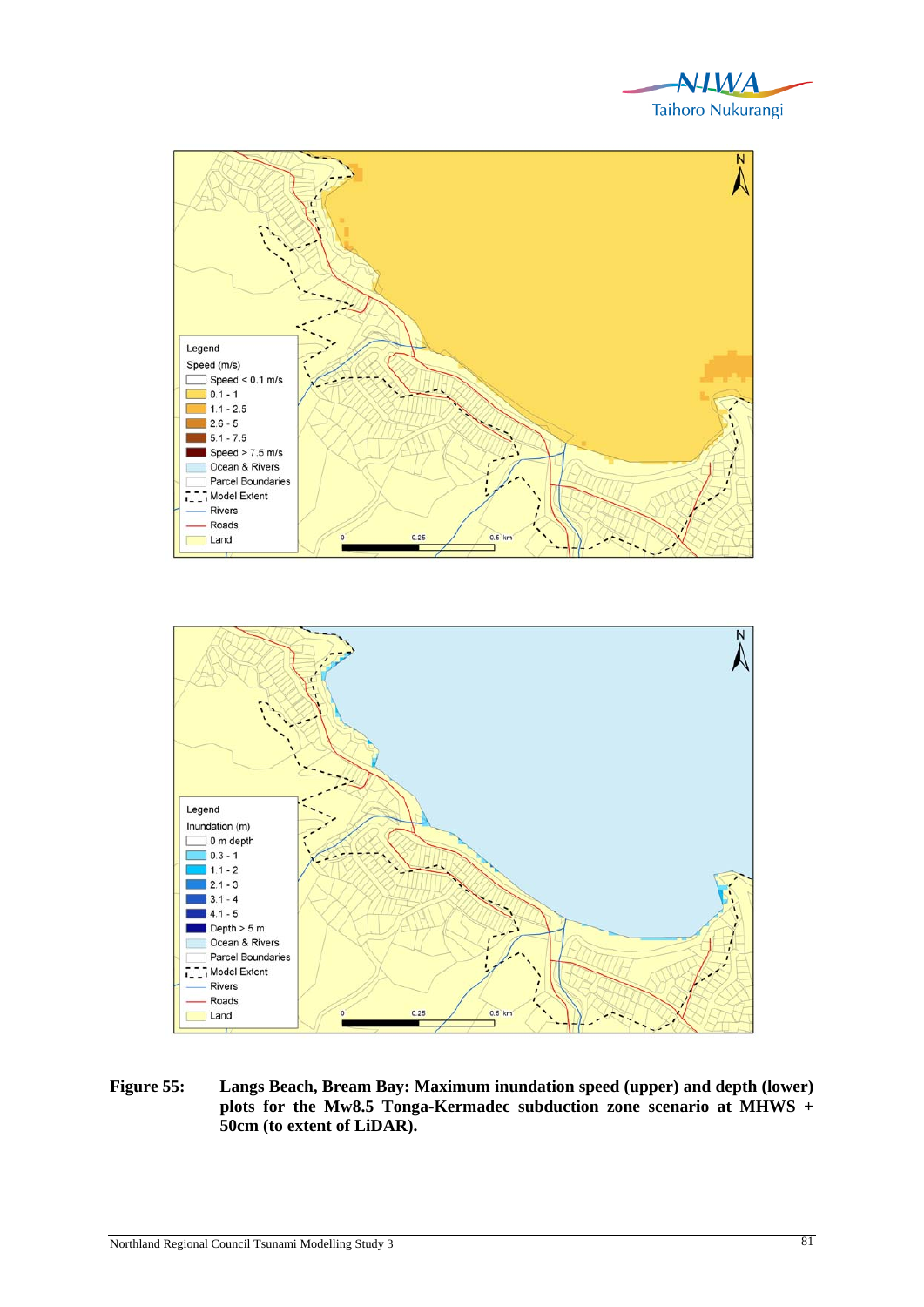





**Figure 56: Langs Beach, Bream Bay: Maximum inundation speed (upper) and depth (lower) plots for the Mw9.0 Tonga-Kermadec subduction zone scenario at MHWS (to extent of LiDAR).**